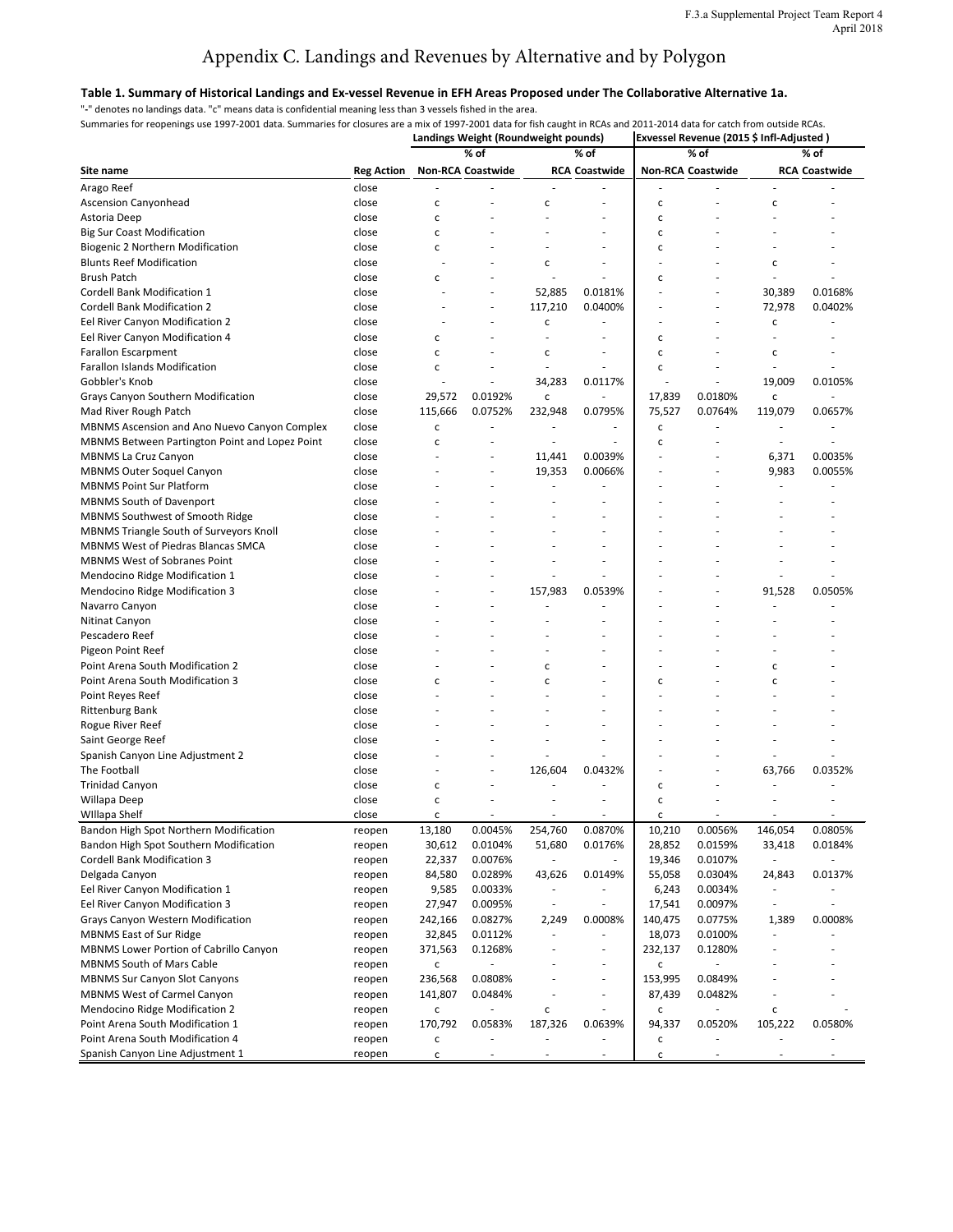#### **Table 2. Summary of Historical Landings and Ex-vessel Revenue in EFH Areas Proposed under The Oceana et al. Alternative 1b.**

"**-**" denotes no landings data. "c" means data is confidential meaning less than 3 vessels fished in the area.

**Landings Weight (Roundweight pounds) Exvessel Revenue (2015 \$ Infl-Adjusted ) Sitename Reg Action Non-RCA % of Coastwide RCA % of Coastwide Non-RCA % of Coastwide RCA % of Coastwide** Ano Nuevo Canyonhead close - - 30,260 0.0103% - - 14,989 0.0083% Ascension Canyonhead and close the close of the contract of the contract of the contract of the contract of the c Astoria Canyonhead 207,885 0.1352% 97,715 0.0334% 209,802 0.2122% 58,762 0.0324% Astoria Footprint Modification and the close that close the 110,109 0.0716% - - - - - - - - - - 67,169 0.0679% Blunt Reef Expansion close - - 13,614 0.0046% - - 9,682 0.0053% Cabrillo Canyon close c - - - c - - - Cape Arago Reef close - - - - - - - - Cascadia Shelf Hotspot **close** close 33,102 0.0215% 916,603 0.3129% 33,656 0.0340% 601,012 0.3314% Cochrane Bank close c - - - c - - - Cordell Bank Expansion close 58,130 0.0378% 503,978 0.1720% 33,772 0.0342% 308,043 0.1699% Crescent City Deepwater Hotspot Contract close contract contract contract contract contract contract contract contract contract contract contract contract contract contract contract contract contract contract contract cont Delgada Canyon Deep close - - - - - - - - East Santa Lucia Bank (Northwest Expansion) close c contract the contract of the contract of contract of the c East Santa Lucia Bank (Southeast Expansion) close c c - - - - - - - - - - - - C Eureka Footprint Modification and the close contraction contraction contraction contraction contraction contraction Fanny Shoals Shelf Extension and the close can contain the containing containing the containing containing the c Farallon Escarpment to Pioneer Canyon Deep close c - c - c - c - Gobbler's Knob close - - 84,098 0.0287% - - 45,987 0.0254% Grays Canyon close 29,572 0.0192% 20,207 0.0069% 17,839 0.0180% 12,302 0.0068% Heceta Bank close 19,880 0.0129% 572,205 0.1953% 12,990 0.0131% 363,639 0.2005% Heceta Bank West close 46,195 0.0300% 677,395 0.2312% 26,560 0.0269% 446,292 0.2461% Hydrate Ridge/ Central OR Footrpint Modification close c can be considered as a considered constant of constant of the constant of the constant of the constant of the constant of the constant of the constant of the constan La Cruz Canyon to Piedras Blancas and the close that the close the close of the close that the close the close MBNMS Ascension and Ano Nuevo Canyon Complex / ONO Lower portion of Ascension and Ano Nuevo canyons can be a set of the contract of the contract of the contract of the contract of the contract of the contract of the contract of the contract of the contract of the contract of the contract of the contract of the co c  $-c$  -  $-c$   $c$  -  $-c$ MBNMS Between Partington Point and Lopez Point close c can contain the contact of contact contact contact contact contact contact contact contact contact contact contact contact contact contact contact contact contact cont MBNMS Outer Soquel Canyon and the Cose the Close of the close that the close the close of the close of the close of the close the close of the close of the close of the close of the close of the close of the close of the c MBNMS Point Sur Platform / ONO Sur Platform Rocks close - - - - - - - - MBNMS South of Davenport and the close the second close the second close that is not a second close the second c MBNMS SW of Smooth Ridge and the close and the close of the close and the close of the close of the close of the close MBNMS Triangle S of Surveyors Knoll close close -MBNMS W of Sobranes Point close - - - - - - - - Mendocino Ridge Expansion and the Cose that the S22,929 0.3400% - 0.0000% 498,395 0.5041% - 0.0000% N. Daisy Bank close - - 49,546 0.0169% | - - 36,725 0.0203% N. Eel River Canyon **close** close 904,207 0.5879% c - 631,336 0.6386% c - - 0.6386% c N. Stonewall Bank close the store of the store of the store of the store of the store of the store of the store Navarro Canyon close c - - - c - - - Noyo Canyonhead 24,924 20.0137% close c - 51,403 0.0175% c - 24,924 0.0137% Olympic Footprint Modification and the close contract of the contract of the contract of the contract of the c Pescadero Reef contracts of close the close of the contracts of the contracts of the contracts of the contracts of the contracts of the contracts of the contracts of the contracts of the contracts of the contracts of the c Pioneer Canyon and the contract of the contract of the contract of the contract of the contract of the contract of the contract of the contract of the contract of the contract of the contract of the contract of the contrac Pioneer Canyonhead and the close can be close to compute the contract of the contract of the contract of the c Pt Arena Biogenic South Expansion **choice** c c - 4,200 0.0014% c - 2,629 0.0014% Pt. Arena Canyonheads **Close** - - 308,543 0.1053% | - 171,624 0.0946% Pt. Arguello close - - 194,991 0.0666% - - 164,375 0.0906% Pt. Buchon and the close that the close the contract of the contract of the contract of the contract of the contract of the contract of the contract of the contract of the contract of the contract of the contract of the co Quinault Canyon and the close contract of the contract of the contract of the contract of the contract of the c Reading Rock Canyonheads **choice** c c c c c 591,300 0.2018% c c c 275,835 0.1521%

Summaries for reopenings use 1997-2001 data. Summaries for closures are a mix of 1997-2001 data for fish caught in RCAs and 2011-2014 data for catch from outside RCAs.

| <b>Rittenberg Bank</b>                        | close  |           |                          |           |                          |         |                          |         | 0.0000% |
|-----------------------------------------------|--------|-----------|--------------------------|-----------|--------------------------|---------|--------------------------|---------|---------|
| Rogue Canyonhead                              | close  |           |                          | 222,606   | 0.0760%                  |         |                          | 157,058 | 0.0866% |
| <b>Russian River</b>                          | close  | C         | $\overline{\phantom{a}}$ | 1,296,862 | 0.4427%                  | c       | $\overline{\phantom{0}}$ | 675,101 | 0.3723% |
| S. Eel River Canyon                           | close  | C         |                          | 303,860   | 0.1037%                  | c       |                          | 173,097 | 0.0955% |
| S. Nehalem Reef                               | close  |           |                          | C         |                          |         |                          | C       |         |
| S. Oregon Footrpint Modifcation               | close  |           |                          |           |                          |         |                          |         |         |
| Samoa Deepwater                               | close  | 1,277,007 | 0.8303%                  |           |                          | 971,334 | 0.9825%                  |         |         |
| Samoa Reef                                    | close  | 380,957   | 0.2477%                  | 549,673   | 0.1876%                  | 231,458 | 0.2341%                  | 259,344 | 0.1430% |
| Saunders Reef                                 | close  |           |                          |           |                          |         |                          |         |         |
| Siletz Hotspot                                | close  | 109,342   | 0.0711%                  |           |                          | 118,236 | 0.1196%                  |         |         |
| South Delgada Canyonheads                     | close  | 108,123   | 0.0703%                  | 439,671   | 0.1501%                  | 80,602  | 0.0815%                  | 254,231 | 0.1402% |
| Southern CA Bight                             | close  |           |                          | C         |                          |         |                          | C       |         |
| Spanish Canyon                                | close  | 15,512    | 0.0101%                  | 291,192   | 0.0994%                  | 9,570   | 0.0097%                  | 182,312 | 0.1005% |
| Willapa Canyonhead                            | close  |           |                          | 628,328   | 0.2145%                  |         |                          | 338,446 | 0.1866% |
| Delgada Canyon Reopening                      | reopen | 16,199    | 0.0055%                  |           |                          | 10,171  | 0.0056%                  |         |         |
| MBNMS E of Sur Ridge                          | reopen | 32,845    | 0.0112%                  |           | $\overline{\phantom{a}}$ | 18,073  | 0.0100%                  |         |         |
| <b>MBNMS Lower Portion of Cabrillo Canyon</b> | reopen | 371,563   | 0.1268%                  |           | $\overline{\phantom{a}}$ | 232,137 | 0.1280%                  |         |         |
| <b>MBNMS S of Mars Cable</b>                  | reopen | C         |                          |           | $\overline{\phantom{a}}$ | c       |                          |         |         |
| <b>MBNMS Sur Canyon Slot Canyons</b>          | reopen | 236,568   | 0.0808%                  |           | $\overline{\phantom{a}}$ | 153,995 | 0.0849%                  |         |         |
| MBNMS W of Carmel Canyon                      | reopen | 141,807   | 0.0484%                  |           | $\overline{\phantom{a}}$ | 87,439  | 0.0482%                  |         |         |
| Pt. Arena Biogenic Reopening                  | reopen | 48,799    | 0.0167%                  |           |                          | 28,475  | 0.0157%                  |         |         |